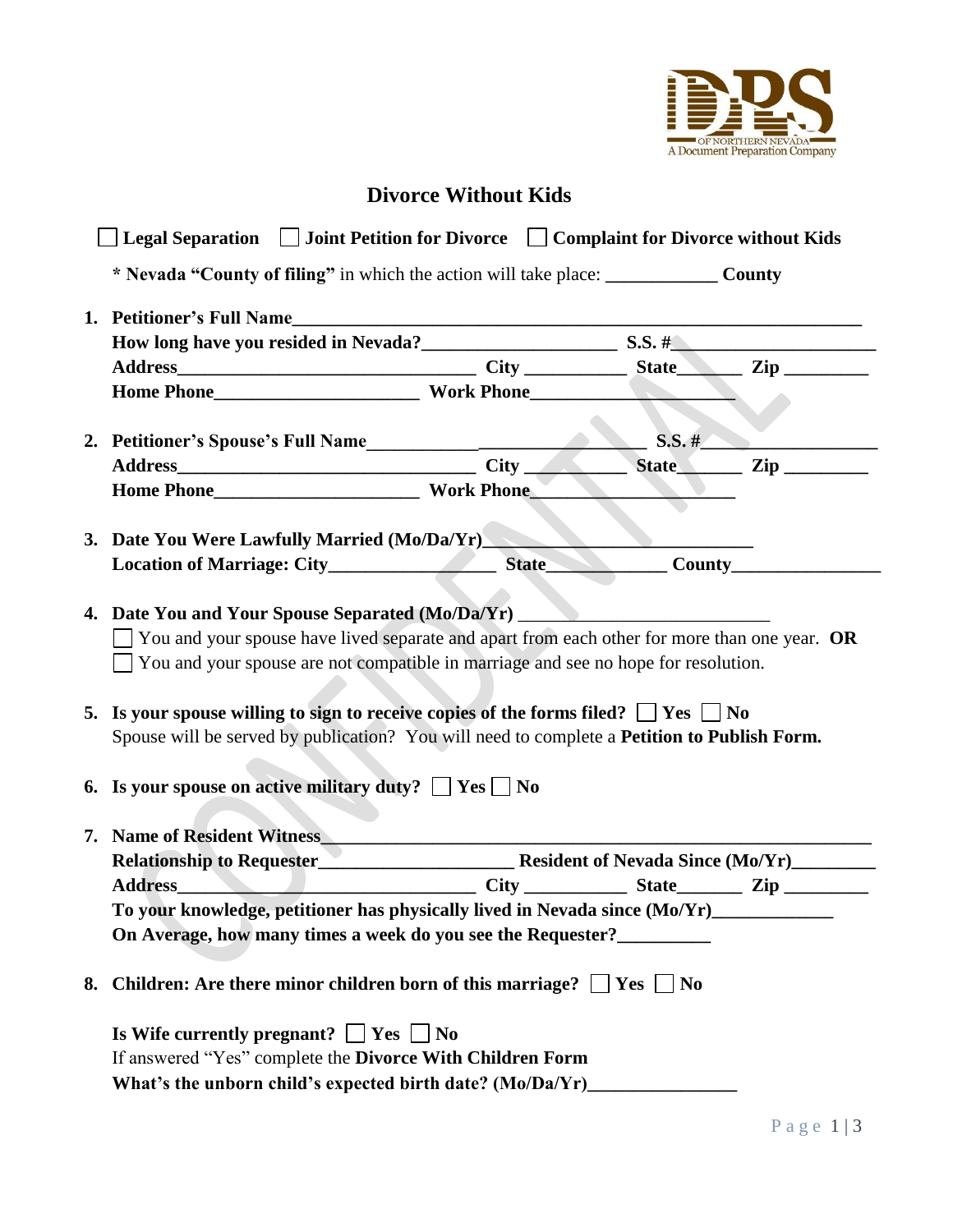| 9. Do you want your spouse to pay you spousal support?<br><b>Yes</b><br>No<br>If answered "Yes" amount of spousal support to be paid? \$<br>For how long? |  |  |  |  |
|-----------------------------------------------------------------------------------------------------------------------------------------------------------|--|--|--|--|
| (week or month)                                                                                                                                           |  |  |  |  |
| Will you be paying spousal support (alimony)?<br><b>Yes</b><br>N <sub>0</sub>                                                                             |  |  |  |  |
| <b>10. Previous Name:</b>                                                                                                                                 |  |  |  |  |
| Wife requests to return to her previous name of                                                                                                           |  |  |  |  |
| Wife never changed her name                                                                                                                               |  |  |  |  |
| Wife does not request to return to her previous name                                                                                                      |  |  |  |  |
| 11. Distribution of Assets:                                                                                                                               |  |  |  |  |
| There is no community property to be divided.                                                                                                             |  |  |  |  |
| All community assets and property have been previously divided and each is to keep the                                                                    |  |  |  |  |
| property they currently possess.                                                                                                                          |  |  |  |  |
| The community assets and property should be divided as follows:                                                                                           |  |  |  |  |
| * Give the last 4 digits of Account Numbers for property and debt information                                                                             |  |  |  |  |

## **\* Include the model, year and VIN# for all motor vehicles.**

## **Husband Shall Receive the Following:**

| <b>Wife Shall Receive the Following:</b> |  |  |  |  |
|------------------------------------------|--|--|--|--|
|                                          |  |  |  |  |
|                                          |  |  |  |  |
|                                          |  |  |  |  |
|                                          |  |  |  |  |
|                                          |  |  |  |  |
|                                          |  |  |  |  |
|                                          |  |  |  |  |
|                                          |  |  |  |  |